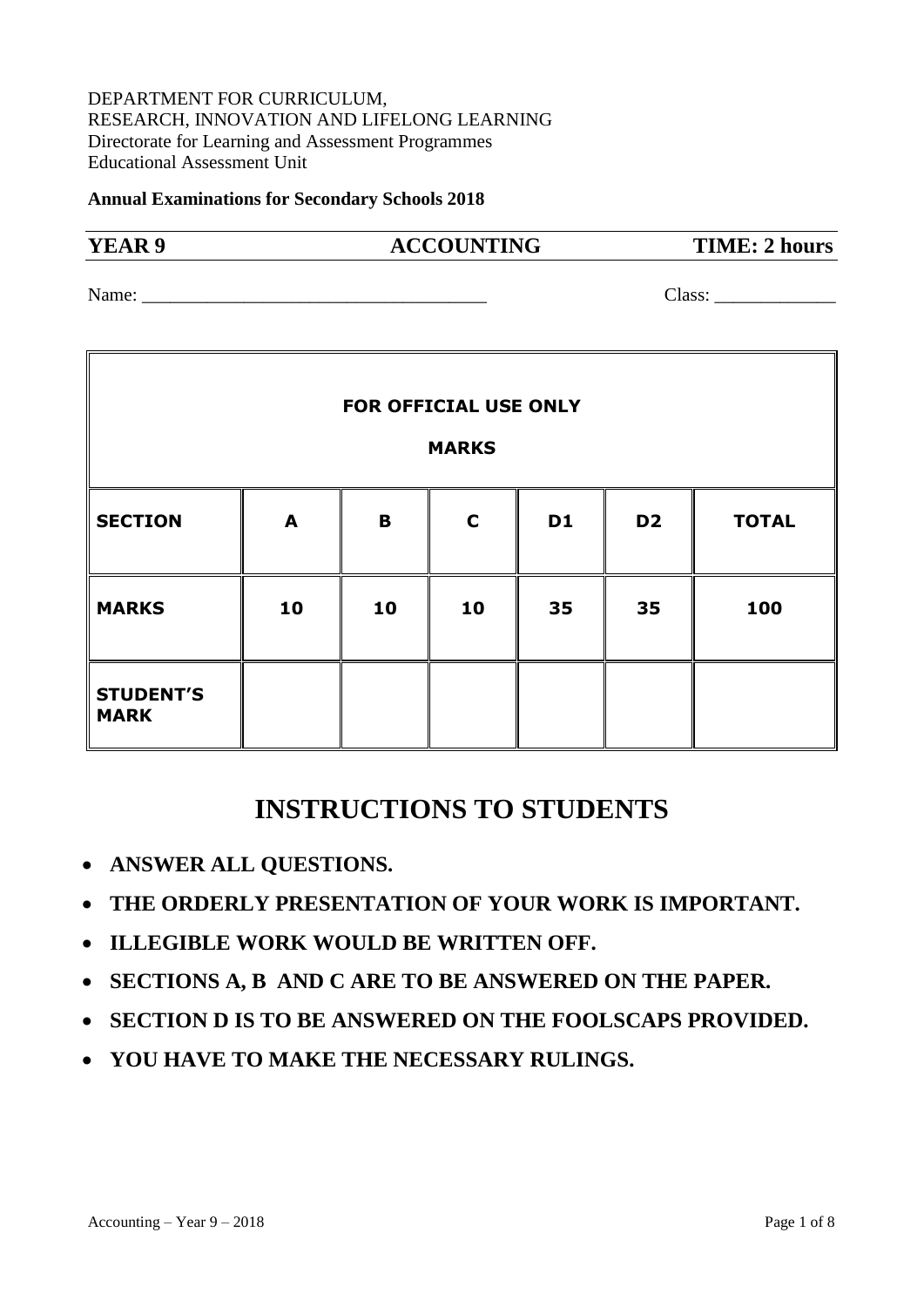### Tick  $(\check{\phantom{\phi}})$  the correct answer in the space provided. Each question carries 1 **mark.**

- 1. What is accounting?
	- (a) Recording of accounting information in accounting books.
	- (b) Recording, classifying, summarising, analysing and reporting financial data.
	- (c) Recording the daily transactions of a business.
	- (d) Recording the sales and purchases of a business.
- 2. People or businesses who sell goods or services on credit to a business are called:
	- (a) Trade payables. (b) Trade receivables. (c) Customers of a business. (d) Owners of a business.
- 3. Capital refers to:
	- (a) the resources owned by the business.
		- (b) amounts owing to other people or businesses.
		- (c) the owner's investment in the business.
		- (d) bank loans.
- 4. Customers' personal accounts are found in the:
	- (a) Private ledger.
	- (b) General ledger.
	- (c) Sales ledger.
	- (d) Purchases ledger.
- 5. In the purchases daybook, we write:
	- (a) credit purchases.
	- (b) cash purchases.
	- (c) total purchases.
	- (d) the purchases of non-current assets.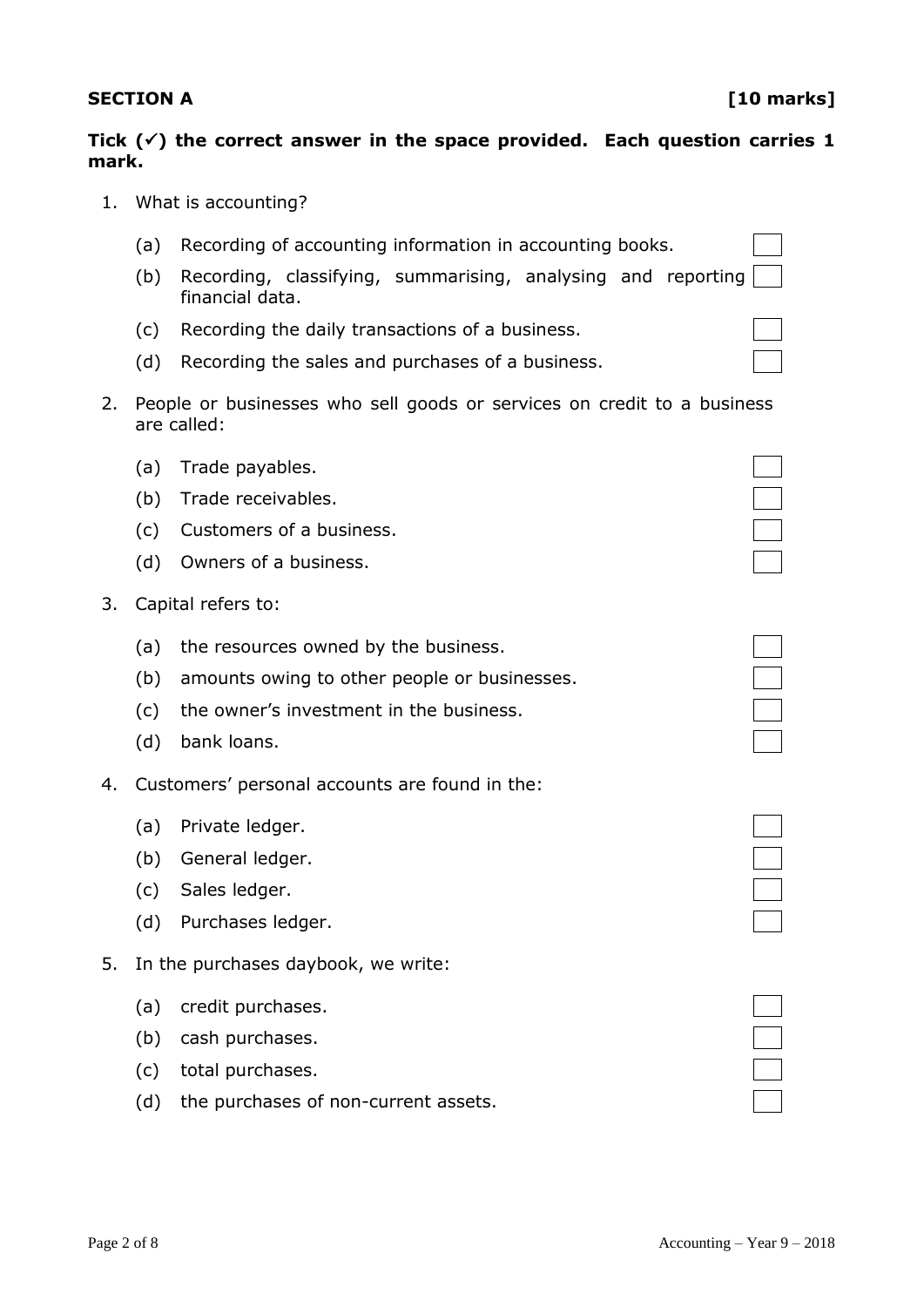- 6. The total of the sales daybook is entered on:
	- (a) the credit side of the sales account in the general ledger.
	- (b) the credit side of the general account in the sales ledger.
	- (c) the debit side of the sales account in the general ledger.
	- (d) the credit side of the purchases account in the general ledger.
- 7. Which of the following should **always** have a **credit balance**?
	- (a) Sales Account.
	- (b) Returns in (Sales returns) Account.
	- (c) Cash Account.
	- (d) Expenses Account.
- 8. When a business buys a machine on credit, it will have the follow effect:
	- (a) Assets increase and Liabilities decrease.
	- (b) Capital increases and Assets increase.
	- (c) Both Assets and Liabilities increase.
	- (d) Assets and Capital will decrease.
- 9. A business bought some computers on credit from Electronica Ltd. The double entry for this transaction should be:

| (a) | Debit - Purchases a/c        | Credit - Electronica Ltd. a/c |                                  |
|-----|------------------------------|-------------------------------|----------------------------------|
| (b) | Debit - Computers a/c        | Credit - Electronica Ltd. a/c | $\begin{array}{ccc} \end{array}$ |
| (C) | Debit - Electronica Ltd. a/c | Credit - Purchases a/c        |                                  |
| (d) | Debit - Computers a/c        | Credit - Bank $a/c$           |                                  |

### 10. Which of the following is an example of revenue expenditure?

- (a) Buying office equipment for the business.
- (b) Installing a fire alarm.
- (c) Cleaners' wages.
- (d) Building a new store for the business.

| ing |  |
|-----|--|
|     |  |
|     |  |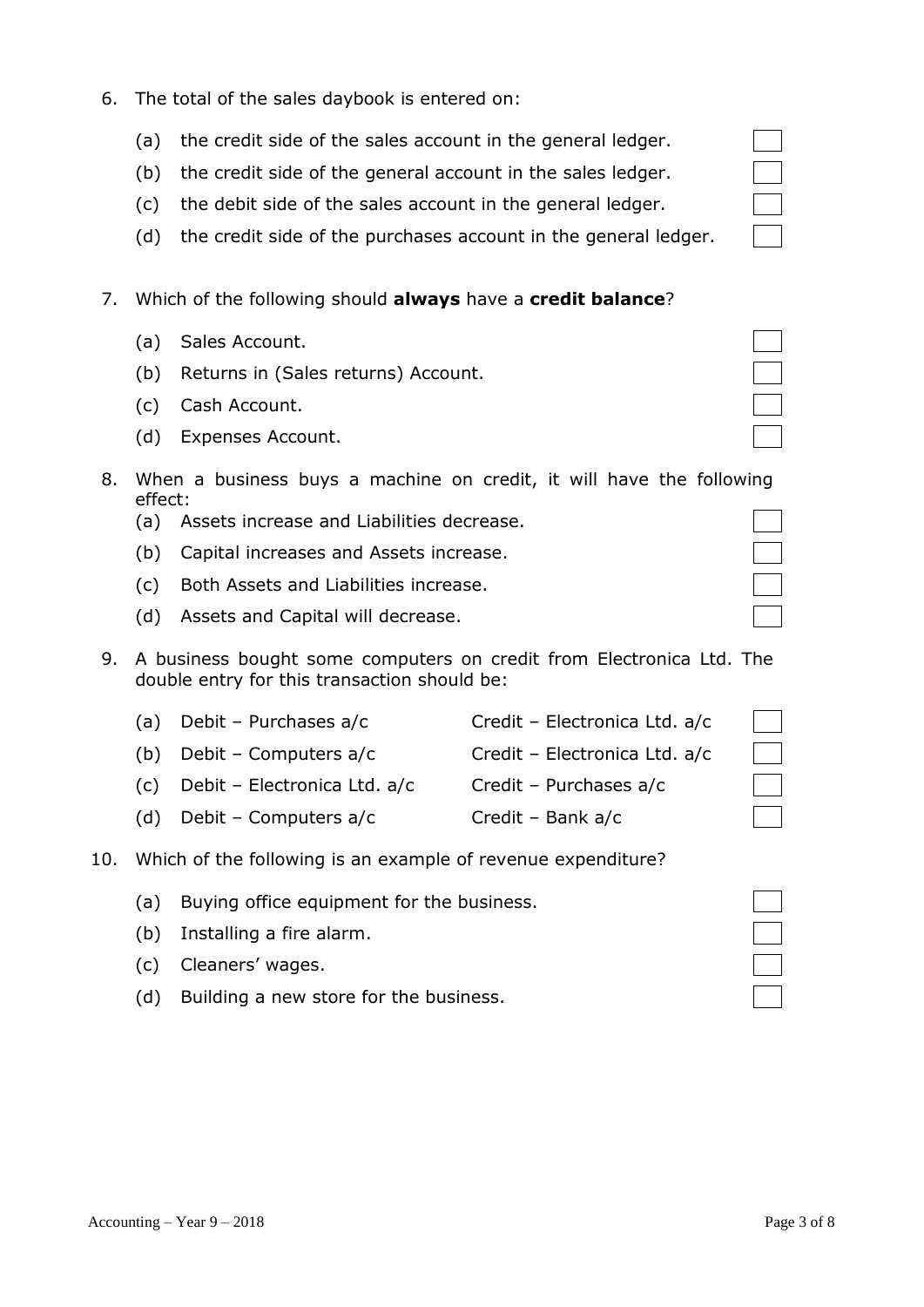|                                | <b>SECTION B</b><br>Answer the following questions in the spaces provided. | [10 marks]          |  |  |
|--------------------------------|----------------------------------------------------------------------------|---------------------|--|--|
| What is the difference between |                                                                            |                     |  |  |
| 1.                             | petty cash book and cash book?                                             | (2 marks)           |  |  |
|                                |                                                                            |                     |  |  |
|                                |                                                                            |                     |  |  |
|                                |                                                                            |                     |  |  |
|                                | 2. trade discount and cash discount?                                       | (2 marks)           |  |  |
|                                |                                                                            |                     |  |  |
|                                |                                                                            |                     |  |  |
|                                |                                                                            |                     |  |  |
|                                |                                                                            |                     |  |  |
| 3.                             | purchases returns daybook and sales returns day book?                      | $(2 \text{ marks})$ |  |  |
|                                |                                                                            |                     |  |  |
|                                |                                                                            |                     |  |  |
|                                |                                                                            |                     |  |  |
|                                |                                                                            |                     |  |  |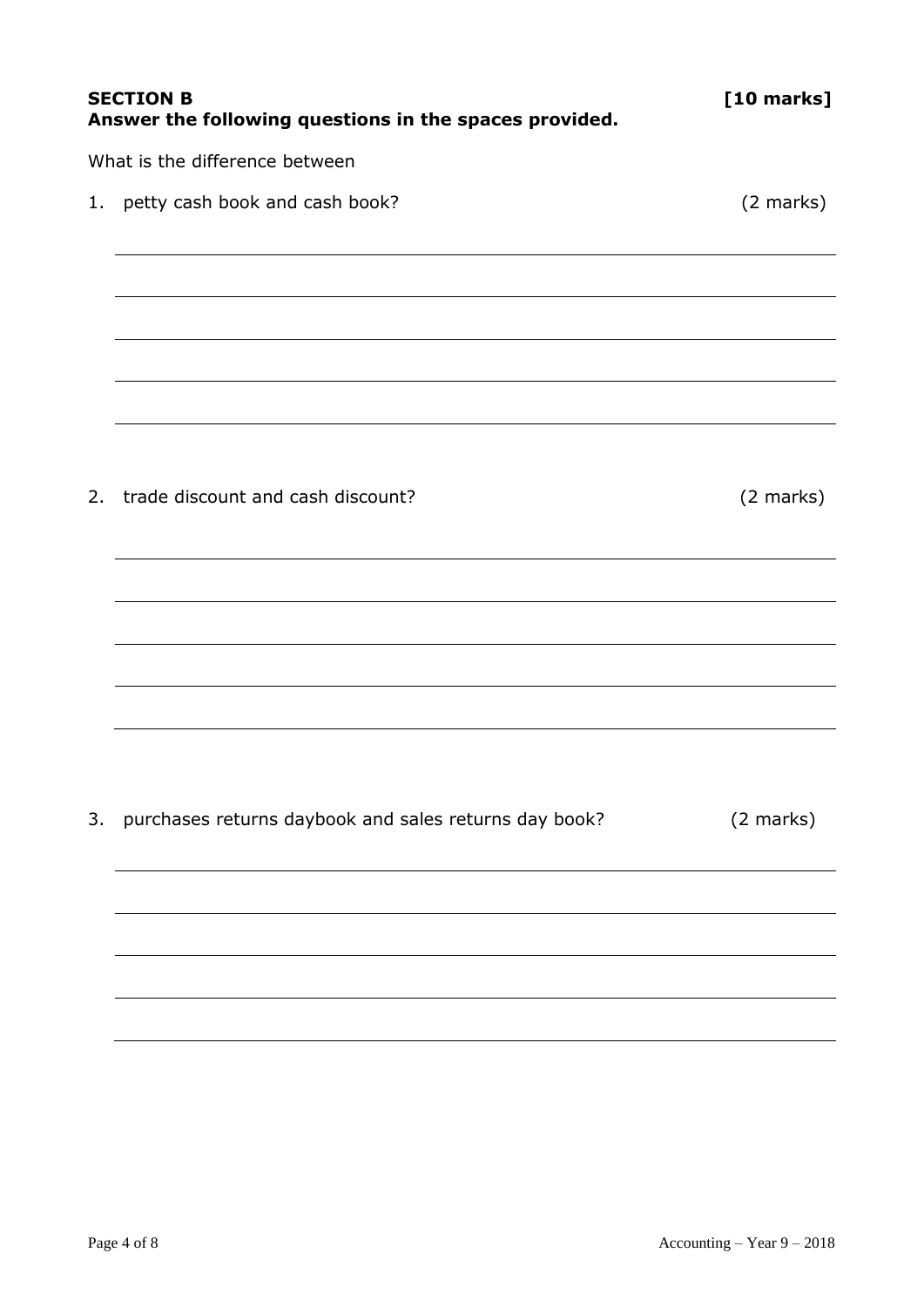| 4. prudence concept and consistency concept? | (2 marks) |
|----------------------------------------------|-----------|
|                                              |           |
|                                              |           |
|                                              |           |
|                                              |           |
|                                              |           |
| 5. non-current assets and current assets?    | (2 marks) |
|                                              |           |
|                                              |           |
|                                              |           |
|                                              |           |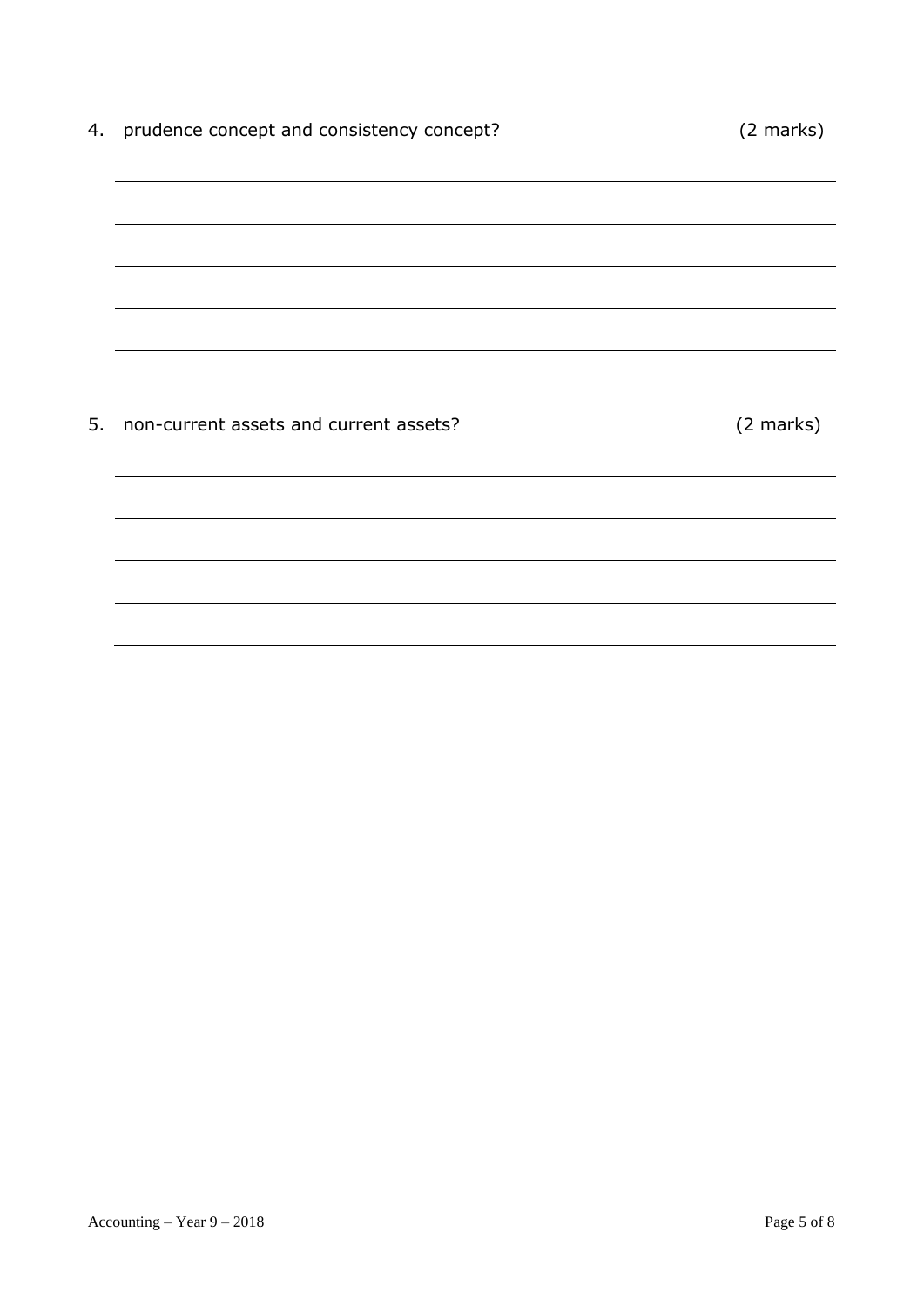## **Write your answer in the space provided. The first one is done for you.**

| 0.  | A trade receivable owed a business €850. The business allowed                            |      |
|-----|------------------------------------------------------------------------------------------|------|
|     | this trade receivable a discount of 8%. If the trade receivable is                       | €782 |
|     | paid by cheque, then the amount that should be shown on the                              |      |
|     | debit side of the cash book, under the bank column should                                |      |
| 1.  | be:<br>If gross profit is $\epsilon$ 45,000 and expenses are $\epsilon$ 15,000, then the |      |
|     | net profit should be:                                                                    |      |
| 2.  | The following are balances of a business as at 31/12/2017:                               |      |
|     | Buildings €200,000, Inventory €35,000, Cash €13,000,                                     |      |
|     | Machinery €60,000, Trade Receivables €20,000, Loan €30,000                               |      |
|     | Motor vans €50,000, Bank €57,000, Equipment €15,000 and                                  |      |
|     | Trade Payables €5,000.                                                                   |      |
|     |                                                                                          |      |
|     | Find the total of the non-current assets.                                                |      |
| 3.  | During 2017, a business sold €60,000 worth of goods. €12,000                             |      |
|     | were returned to the business by customers.                                              |      |
|     | Calculate the net sales of the business.                                                 |      |
| 4.  | Find the cost of sales for a business which provides you with                            |      |
|     | the following information: Purchases €100,000, Purchases                                 |      |
|     | Returns €15,000, Opening Inventory €20,000, Carriage In                                  |      |
|     | €12,000, Carriage Out €2,300, Closing Inventory €25,000.                                 |      |
| 5.  | The following balances appeared in the financial statements of                           |      |
|     | Mr. B. Borg: Trade payables €18,000, Bank loan €34,000, Bank                             |      |
|     | overdraft €12,000, Loan from A. Grima €26,000.                                           |      |
|     | Find the total of non-current liabilities.                                               |      |
|     | (Note: Both loans are repayable after more than one year)                                |      |
| 6.  | The assets of a business amounts to $£145,000$ . Its liabilities are                     |      |
|     | €60,000. The capital of the business is:                                                 |      |
| 7.  | At the beginning of March 2017, the petty cashier received €600                          |      |
|     | as petty cash float. If during the month $\epsilon$ 480 of expenses were                 |      |
|     | paid by the petty cashier, calculate the <b>amount needed to</b>                         |      |
|     | restore the imprest.                                                                     |      |
| 8.  | The net sales of a business is $£160,000$ and its cost of sales is                       |      |
|     | €110,000. The business' gross profit is:                                                 |      |
| 9.  | A business spent $\epsilon$ 4,000 on machinery. The amount was used to                   |      |
|     | pay: €3,000 for new machine, €400 for old machine repair, €500                           |      |
|     | for the installation of new machine and $E100$ for the delivery of                       |      |
|     | the new machine.                                                                         |      |
|     | Calculate the total amount of capital expenditure that was                               |      |
|     | spent on machinery.                                                                      |      |
| 10. | A boutique sold $E1,000$ worth of shirts to a customer. This                             |      |
|     | customer was given a trade discount of 10% and had to pay                                |      |
|     | 18% VAT. The invoice total was:                                                          |      |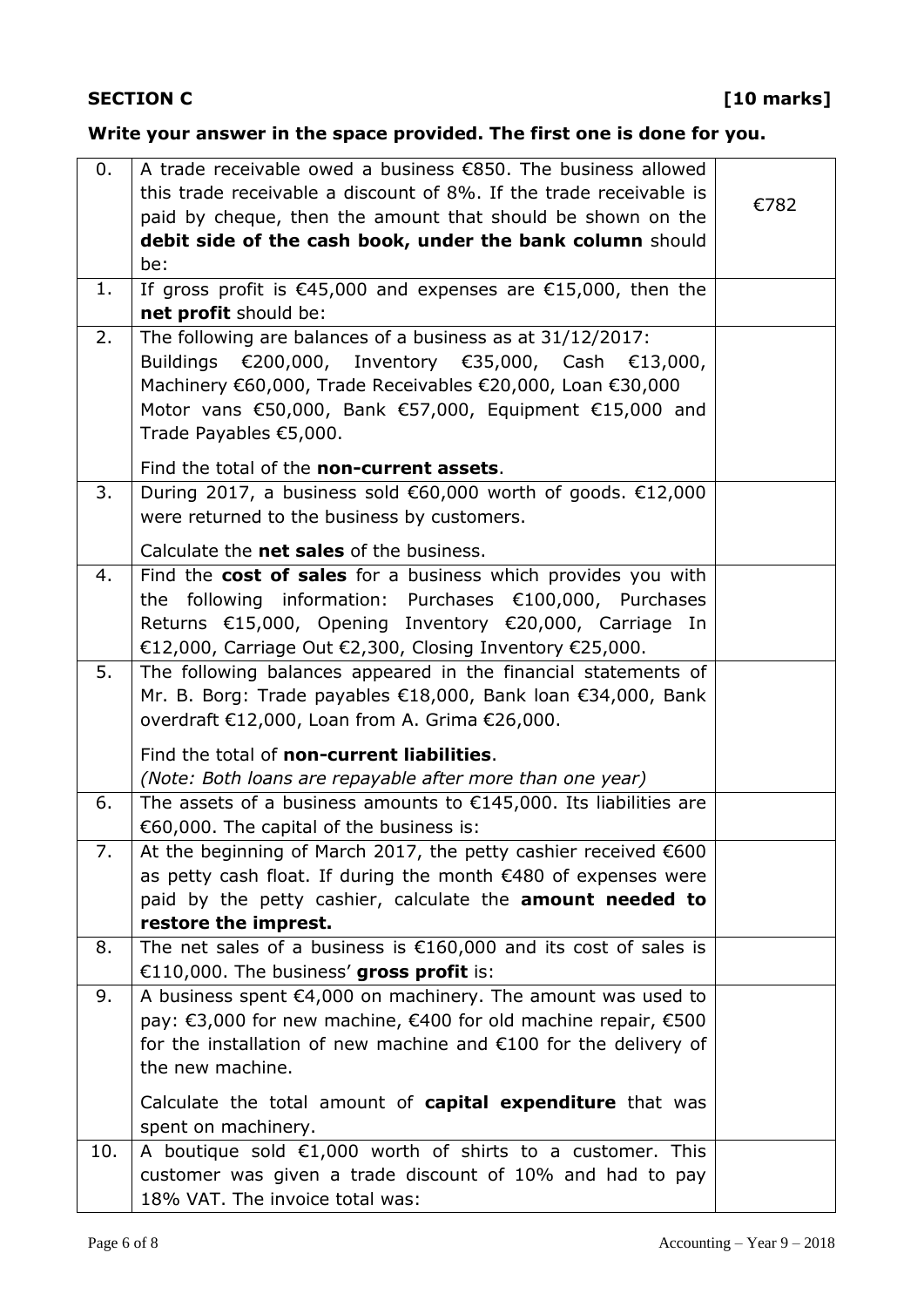#### **SECTION D** [70 marks]

### **Answer all questions in this section on foolscaps provided.**

1. The following appeared in the books of Mr. P. Borg.

| April 2018     |                                                                                                                                            |
|----------------|--------------------------------------------------------------------------------------------------------------------------------------------|
| $\mathbf{1}$   | Balances brought forward from the previous month:<br>Cash €840, Bank €8,620.                                                               |
| $\overline{2}$ | The following paid their accounts by cheque, in each case deducting 8%<br>cash discount: C. Cauchi €850, P. Sammut €450.                   |
| 5              | Received a cheque for €6,000 being a loan from HSBC.                                                                                       |
| 9              | The business paid the following accounts by cheque in each case deducting<br>5% cash discount; V. Meli €860, L. Cilia €480, T. Gauci €760. |
| 11             | Paid insurance by cash €85.                                                                                                                |
| 12             | Received a cheque €360 from A. Apap in settlement of his account of €375.                                                                  |
| 14             | Cash sales €640.                                                                                                                           |
| 17             | Paid wages by cheque $\epsilon$ 3,600.                                                                                                     |
| 19             | The owner withdrew $\epsilon$ 640 from the business bank account for personal use.                                                         |
| 22             | Cash withdrawn from the bank $\epsilon$ 810 for business use.                                                                              |
| 24             | Received a tax refund by cheque $\epsilon$ 350.                                                                                            |
| 28             | Paid by cheque €560 to S. Tonna in settlement of her account of €580.                                                                      |
| 30             | Bought a printer paying in cash $\epsilon$ 450.                                                                                            |

a. From the above transactions, the same state of the state (33 marks)

- i. write up a three-column cash book as it would appear in the accounting records of Mr. P. Borg for the month of April 2018;
- ii. balance off at the end of April 2018 and
- iii. show the discount allowed account and discount received account as they would appear in the general ledger.
- b. Explain the term 'Bank Overdraft'. (1 mark)

c. If the business has a bank overdraft, on which side of the cash book is such balance found? (1 mark)